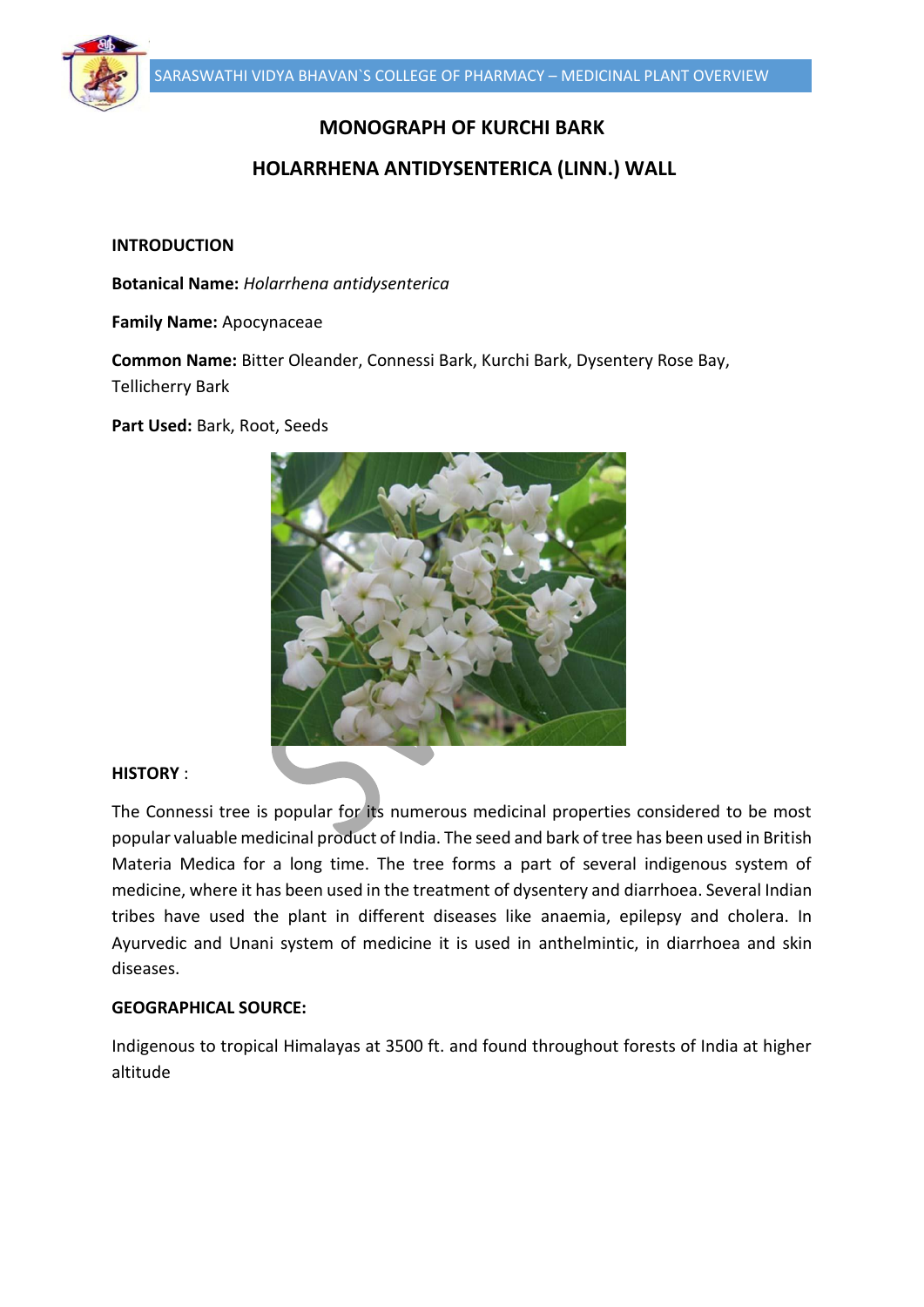

# **COLLECTION:**

The plant is a small tree and besides the bark, seeds known as Indrajav, are also used in medicine. Bark is collected from 8 to 12 years old trees by making suitable transverse and longitudinal incisions. It is found that from July to September, the bark contains maximum percentage of alkaloids and should preferably be collected during the above period.

# **DESCRIPTION :**

## **MORPHOLOGY :**

- Size and shape: Small re-curved pieces of varying sizes and thickness.
- Outer surface : Buff to brownish, rough, wood sometimes attached to inner bark.
- Fracture: Short and granular.
- Taste: Bitter.



### **MICROSCOPY :**

**Periderm:**

- Cork : They are 5-9 layers, thin walled rectangular cells, some with yellowish matter.
- Phellogen : Two layers of colourless rectangular cells.
- Phelloderm : They are 5-10 layers, thin walled somewhat rectangular cells, at times arranged in radial rows. The parenchymatous cells contain rhomboidal crystals and a few starch grains.

### **Cortex:**

- They are wide, interspersed with groups of lignified, pitted, stone cells of large lumen and of various shapes (rectangular to elongate) and sizes.
- The cortical parenchyma surrounding the stone cells and as well the stone cells themselves contain rhomboidal crystals.
- Starch grains are present in cortical parenchyma.
- One or two groups of non-lignified pericyclic fibres are seen in the cortex.

### **Secondary phloem:**

• It consists of phloem parenchyma, medullary rays and groups of stone cells arranged in tangential rows separated by medullary rays.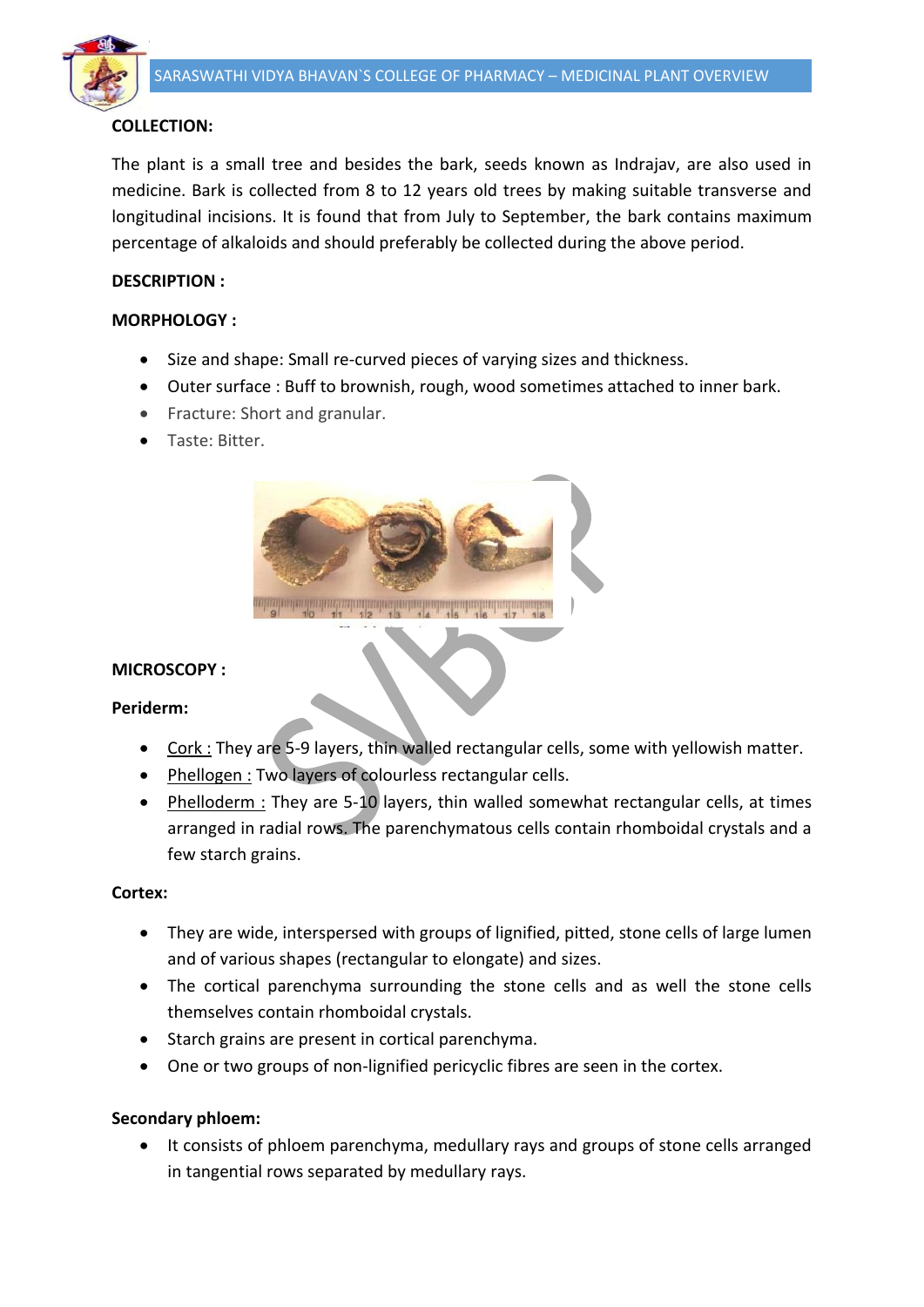

• The stone cells in the secondary phloem are encircled by a sheath of parenchyma containing rhomboidal crystals of calcium oxalate.

#### **Medullary rays:**

- They are 1-3 seriate, wide towards the outside and consist of thin walled radially elongated parenchymatous cells.
- Phloem parenchyma and medullary ray cells contain starch grains. Phloem fibres are absent.



 **T.S of Kurchi Bark**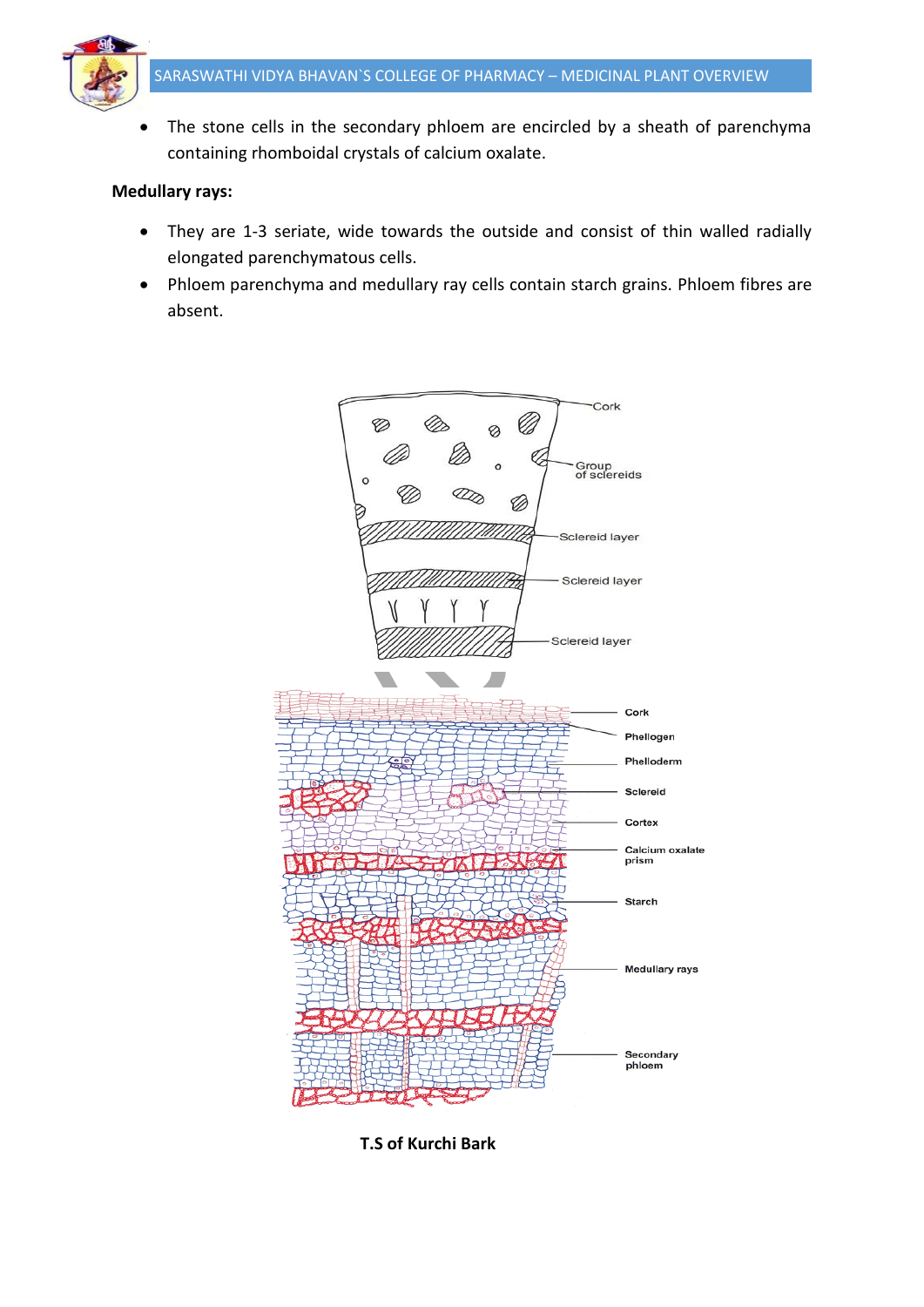

#### **POWDER ANALYSIS :**

- **Stone cells :** In-group, rectangular to elongated, walls striated and have pitted thickening and contain prisms in them.
- **Cork cells :** Thin walled, some colourless and other brown.
- **Calcium oxalate crystal:** Present in the form of scattered all over in the powder.
- **Starch grains : Few and simple.**
- **Wood elements :** These should not appear in the powder rule but some wood elements may be seen
- **Medullary rays :** Phloem parenchyma traverse the medullary rays at right angles through such pieces are not seen many number.

### **CHEMICAL COMPOSITION :**

- Around 30 alkaloids have been isolated from the plant, mostly from the bark. The total alkaloidal constituents of Kurchi bark vary from 1.1% to 4.72%. The main steroidal alkaloid is conessine (20–30%). The other alkaloids include conessine, kurchine, kurchicine, holarrhimine, conarrhimine, conaine, conessimine, isoconessimine , kurchessine, conessine and isoconessimine
- The bark contains the alkaloids, regholarrhenineA, -B, -C, -D, -E and -F
- The bark contains digitenol glycoside holadysone.
- A new steroidal alkaloid, named antidysentericine, has been isolated from the seeds of *Holarrhena antidysenterica* and characterized as 3 beta-dimethylaminocon-5- enin-18-ones
- In addition to alkaloids the bark also contains gum, resin, tannin and lupeol